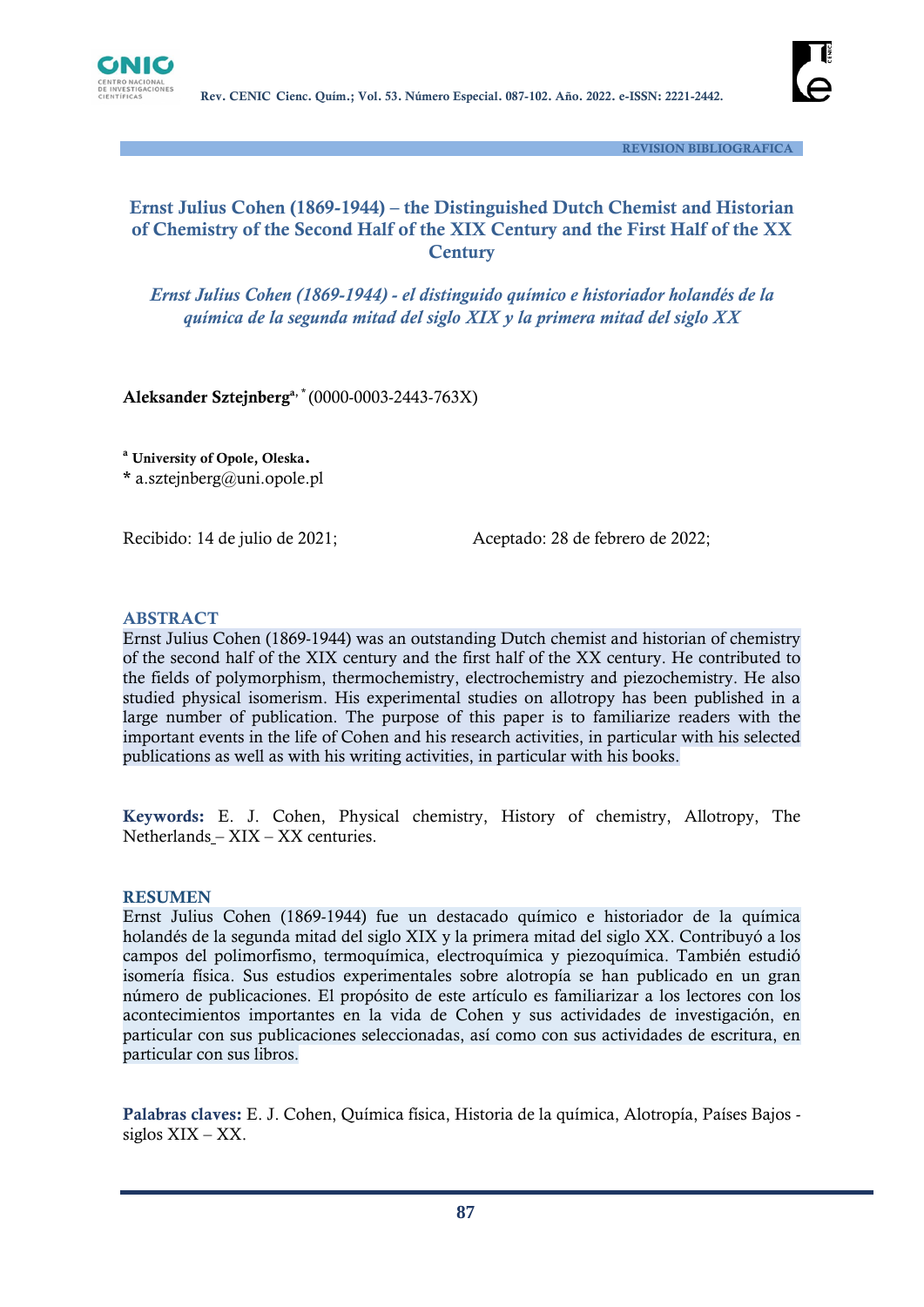

## **INTRODUCTION**

#### *The important events in the Cohen life*

Ernst Julius Cohen (1869-1944) was called "the distinguished Dutch men of science" (Donnan, 1947, p. 1700). Seventy-eight years have passed since his death, but in that time very little has appeared in the literature about this very interesting man. It should be remembered that he went down in the history of chemistry as a person who conducted experimental studies in the fields of polymorphism, allotropy, thermochemistry, electrochemistry and piezochemistry. In addition, he was the author of many books on chemistry and the history of chemistry.

The Dutch chemist Hugo Rudolph Kruyt (1882-1959) in his article published in 1950 in *Jaarboek der Koninklijke Nederlandse Akademie van Wetenschappen 1949-1950* wrote about him: Ernst Collen was primarily an experimenter. … He felt happiest in the laboratory. The theory didn't perticularly appeal to him, he regarded teaching as an inevitable evil. He was a master of the experimental field … and was extremely astute in the devising methods. He had a love for the precise; … He was an exemplary analyst with a strong preference for gravimetric methods. … He liked to build complex equipment, in which every detail was accounted for. Electric methods were his preference, but only sharp reproducible (reversible) processes found favor in his eyes, because he hated inaccurate results. The young chemist had to be trained in the laboratory, so and he excellent experimenters came out of his students (p. 266-267).

Ernst Julius Cohen (Figure 1), known simply as Ernst Cohen was born into a Jewish family in Amsterdam (The Netherlands) on March, 7, 1869, and he was the son of the German chemist Jacques Cohen (1833-1881), Director of the "Company for Chemical Industry" (the Netherlands Coal Tar Distillery), and his wife Johanna (née Rosenthal) (1835-1915) (Jorissen, 1918, p. 443; Donnan, 1947, p. 1701). Ernst Cohen's mother was a native of Hanover (Germany) and after her marriage to his father in 1863, the spouses became Dutch by naturalization (Donnan, 1947, p. 1701).

In 1886, he graduated from the five-years *Hogereburgerschool* in Amsterdam and decided to study chemistry at the University of Amsterdam. On June 1888, he passed the required State examination, after which he entered the University. Two years later, in 1890, he passed the *kandidaatsexamen* (Candidate Exam). In the same year, he went to Paris and worked in the laboratory of the French chemist Henri Moissan (1852-1907), who isolated fluorine in 1886 and later was awarded the Nobel Prize in Chemistry in 1906. After returning to Amsterdam, he began to prepare for his *doctoraalexamen* (Doctoral Exam), and in November 1892 he successfully passed it (Snelders, 1997, p. 58; Donnan, 1947, p. 1701).

On November 8, 1893, he defended his doctoral dissertation entitled *Het bepalen van Overgangspunten langs Electrischen Weg en de Electromotorische Kracht bij Scheikundige Omzetting* (The Electrical Method of Determining Transition-Points and the Electromotive Force of Chemical Reactions) and attained his doctorat in chemistry with honours. The supervisor of his dissertation was the Dutch chemist Jacobus Henricus van't Hoff (1852-1911) (Snelders, 1997, p. 58; Donnan, 1947, p. 1700).

On December 21, 1893, he married Louise, neé Gompetrz. The spouses had two childrens: one son and one daughter. After the death of his first wife on August 31, 1920, he married Sophia Catharina Johanna, neé Voute, on April 3, 1922. There were no children from this marriage. After his divorce on July 4, 1929, he married Wilhelma Abramina Titia de Meester (1899-1989) on December 12, 1929. There were no children from this marriage either ("Cohen, Ernest Julius", n.d.).

On October 24, 1901, he was appointed extraordinary Professor of Chemistry in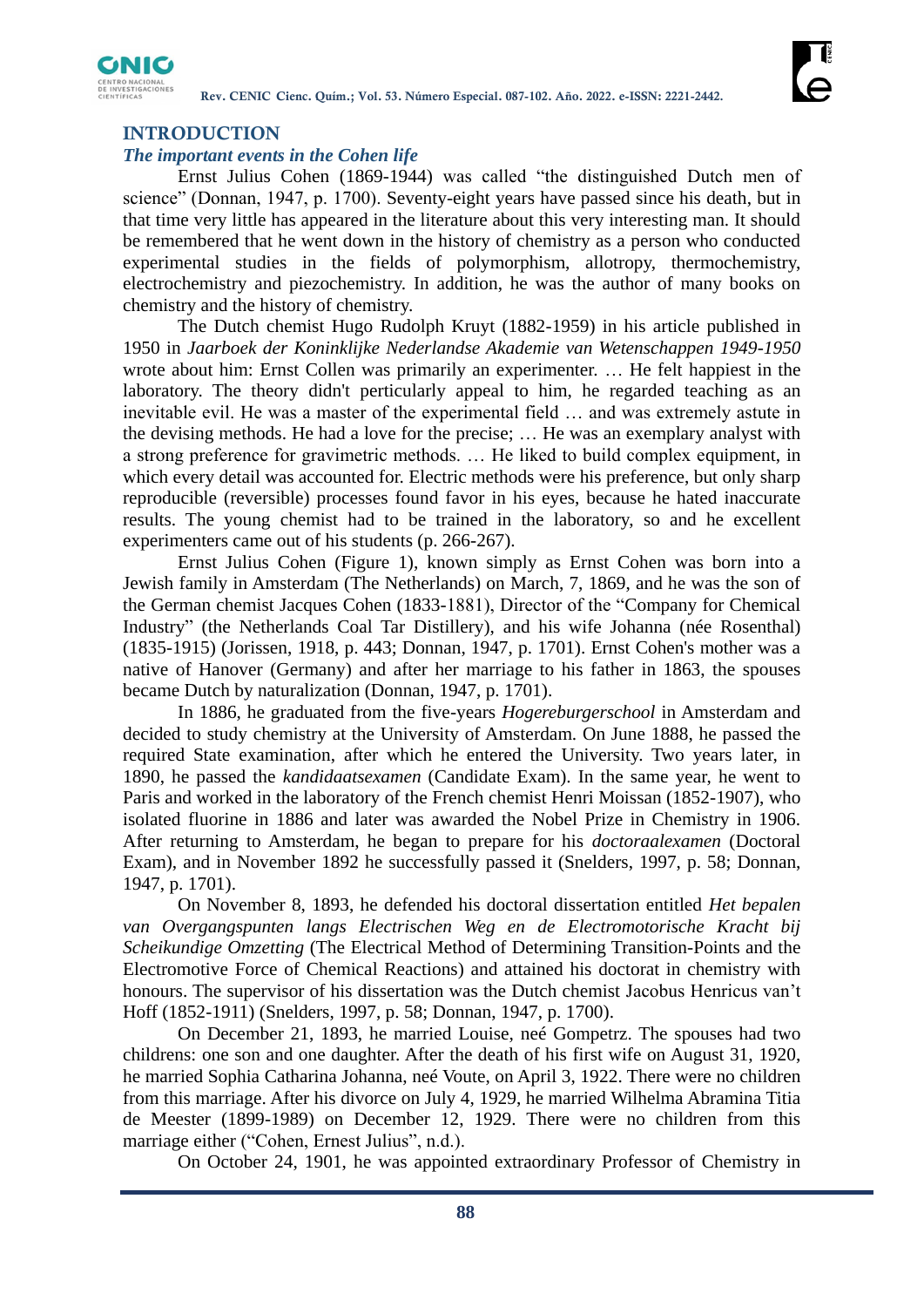

the University of Amsterdam, and on June 23, 1902 he became full Professor of Inorganic and General Chemistry and director of the Van 't Hoff laboratory at the University of Utrecht. He worked there until his retirement on May 26, 1939 (Snelders, 1997, p. 69). In 1920, he went to London as one of the foreign lecturers invited by the University of London (Donnan, 1927, pp. 530-531).

He did not survive the Second World War. "He was foully murdered on or about March 5th, 1944, in a gas chamber at the "extermination" camp of Auschwitz" (Donnan, 1947, p. 1701; Donnan, 1948, p. 668).

The tragic end of Ernst Cohen's life has been described in Dutch by Hugo Rudolf Kruyt (1882-1959) in the *Chemisch Weekblad* (Kruyt, 1945, pp. 126-127). The Irish physical chemist Frederick George Donnan (1870-1956) in Cohen's obituary (1948) wrote about it as follows:

In 1941 his property was seized and in April 1942 his house was taken for German officers, but fortunately friendly neighbours took Cohen and his wife into their house. In May 1942 he was obliged to wear the "yellow star" and became subject to the restrictions imposed on Jews. Matters came to a head in 1943, when on a visit to the laboratory he was arrested and taken to a prison in Amsterdam, the charge being that he had entered a "public" building. The many efforts of his friends to secure his release were unavailing, and Cohen was sent to the concentration camp at Vught in Holland. At a discussion of this state of affairs by the Council of the Dutch Chemical Society, it was proposed by Dr. Kappelmeier that an approach be made to the S.S. authorities at The Hague. This was successful, Cohen was released, and soon afterwards was freed from practically all the restrictions imposed on Jews. But the enemies of the Jews had not yet finished with him. On February 28th, 1944, a friend, having found out that an order for his arrest had come from Amsterdam to the Utrecht police, telephoned Cohen, who then, on good advice, moved to another friend's house (thus evading immediate arrest), and when night fell came to see Kruyt. Kruyt advised him strongly to "dive", and so give his many friends time to approach the German headquarters at The Hague. But this he refused to do, maintaining that he had done nothing wrong and that the whole affair must be due to some misunderstanding. Moreover, he refused Kruyt's advice to approach the S.S. headquarters at The Hague himself. Instead, he informed the Utrecht police of his whereabouts, was arrested and taken to Amsterdam, and on March 1st to Westerbork. Here further efforts were made by his friends to induce him to approach The Hague, but all in vain. The end was now not far off. All the evidence goes to show that on March 3rd he was transported (with many others) to the notorious "death" camp at Auschwitz and there murdered in a gas chamber (p. 677).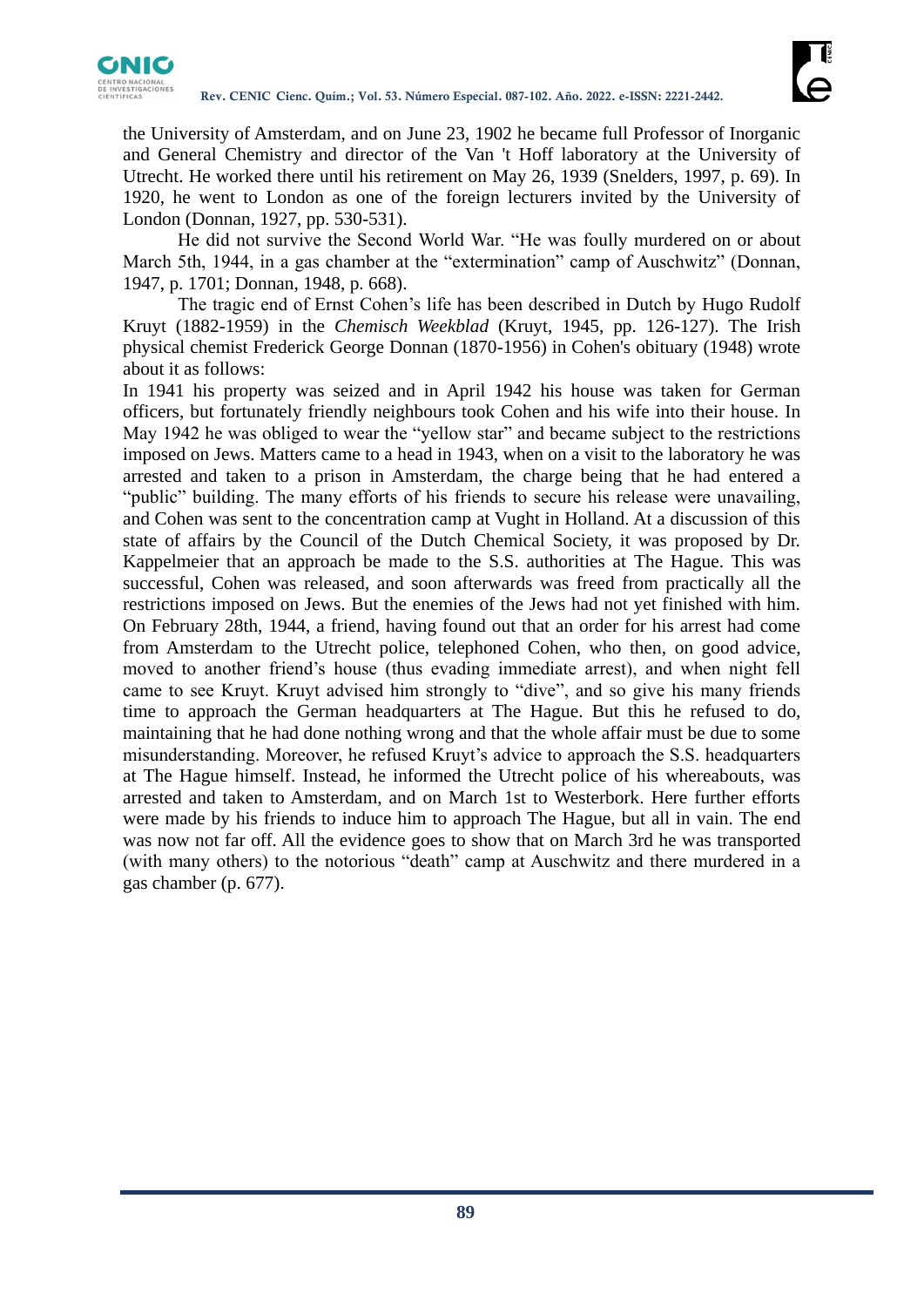



*Fig. 1. E. J. Cohen (1869-1944) ("Ernst Julius Cohen", 1902).*

# **Cohen's works**

The list of Cohen's works includes four hundred and twenty-four papers published over a 55-year period, from 1888 to 1943 (Kruyt, 1918, pp. 1452-1466; De Meester & Moesveld, 1927, pp. 489-522; Anonymous, 1939, pp. 519-522; Anonymous, 1945, pp. 128-129). These are the articles mainly published in the Netherlands, as well as in Germany, Great Britain and U.S.A., among other in the *Chemisch Weekblad*, *Vergaderingen Der Wis- En Natuurkundige Afdeeling*, *Recueil des Travaux Chimiques des Pays-Bas*, *Zeitschrift für Physikalische Chemie, Transactions of the Faraday Society, Journal of the Chemical Society*, *The Journal of the American Chemical Society.* The list of articles published by him in the years 1894-1943 was also presented by Frederick G. Donnan at Cohen's obituary (Donnan, 1948, pp. 678-687).

His first articles in Dutch from 1888-1891, "dealt with subjects relating to the art and science of photography" (Donnan, 1947, p. 1701), and "the chemistry of the photographic process" (Snelders, 2013), and in particular were devoted, among other, photographing, photographic negatives and photogrammetry (Kruyt, 1918, p. 1452).

In 1894, his first article in German related to his doctoral dissertation was published in the *Zeitschrift für Physikalische Chemie.* It was entitled *Die Bestimmung von Umwandlungspunkten auf electrischem Wege und die elektromotorische Kraft bei chemischer Zersetzung (*The Determination of Transformation Points by Electrical Means and the Electromotive Force in the Case of Chemical Decomposition) (Cohen, 1894; Donnan, 1948, p. 678).

In 1899, two of his articles written with Cornelis van Eijk jr (1870-1940) entitled *De Enantiotropie van het Tin* (The Enantiotropy of Tin) was published (Cohen & van Eijk, 1899a; Cohen & van Eijk, 1899b). The results of further studies on this topic, he published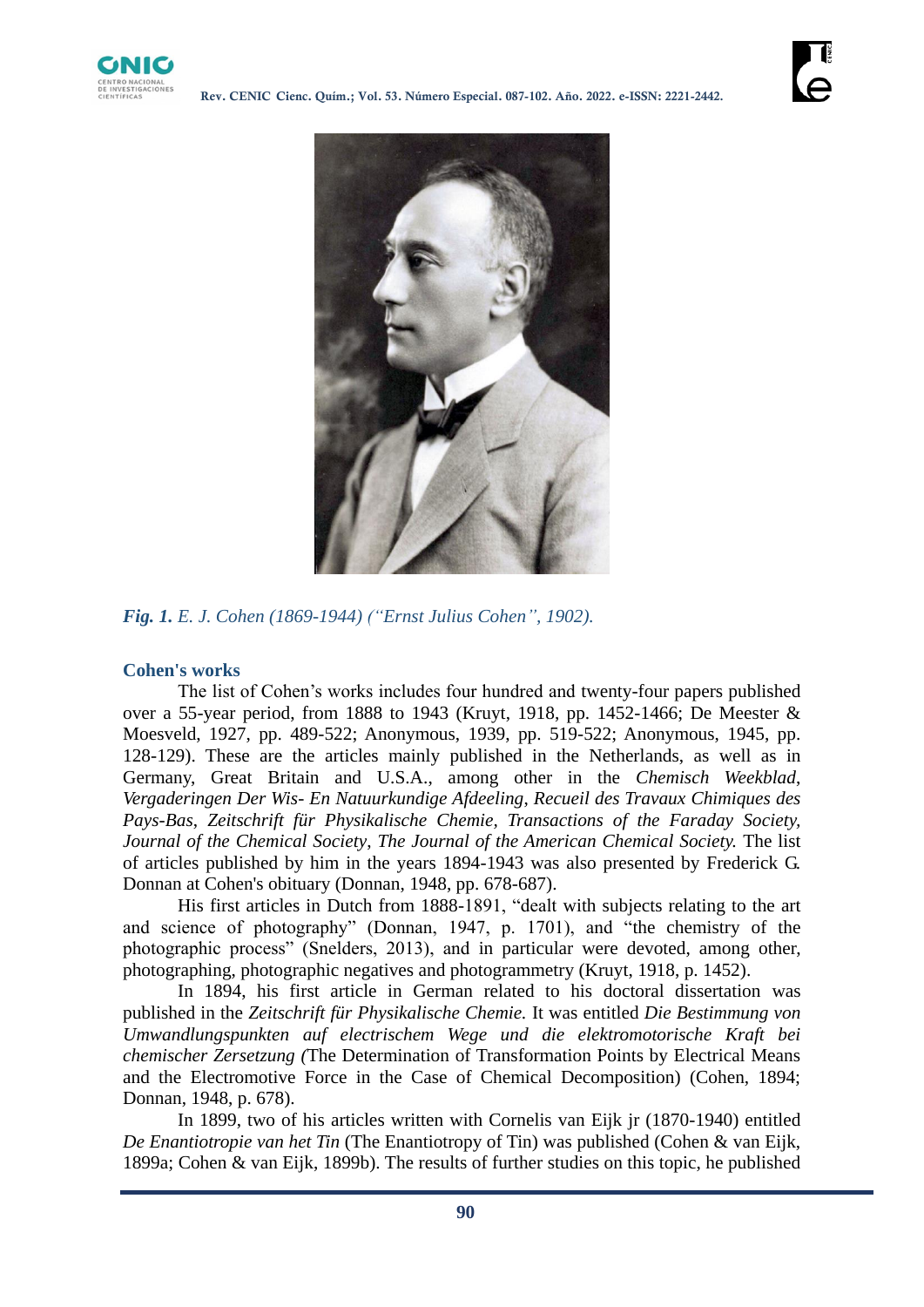

in the years 1899-1902 (Cohen, 1899a; Cohen, 1900a; Cohen, 1900b; Cohen, 1901a; Cohen, 1902).

In 1927, the Dutch chemist Alexander Lambertus Theodorus Moesveld (1892- 1962) in his article entitled *Het Wetenschppelijk Werk Van Ernst Cohen In De Periode 1918-1927* (The Scientific Work of Ernst Cohen in the Period 1918-1927) generally described Cohen's scientific achievements during this period (Moesveld, 1927). Twentyone years later his article entitled *The Scientific work of Ernst Cohen* was published in the *Journal of Chemical Education.* He wrote in it: The scientific work of Ernst Cohen was not restricted to a single field, but one particular subject was foremost in his thoughts: the study of physical isomerism. The research which gave him his doctor's degree was on the allotropy of tin and after his retirement from the chair of general chemistry he continued his work on the transformation of white into gray tin with undiminished vigor … Two other domains of physical chemistry had a major interest for him: electrochemistry, often in close contact with studies of physical isomerism, but also in connection with the Weston standard cell; and piezochemistry, in which field he was the first to make accurate measurements up to rather high pressures (1500 atm.) (p. 308).

Cohen's article co-written with L. R. Sinnige entitled *Solubility Determinations up to 1,000 Atmospheres Pressure*, was read before Section X. of the Seventh International Congress of Applied Chemistry in London in 1909. It was was published a year later in the *Transactions of the Faraday Society* (Cohen, 1910).

The Dutch chemist Wilem Derk Helderman (1889-1939) described Cohen's electrochemical studies in an article published in 1918 (Helderman, 1918). In the same year, A. L. Th. Moesveld, familiarized readers with the results of his experimental studies in the field of piezochemistry (Moesveld, 1918).

The Dutch chemist Theodorus Strengers (1879-1951) in his article entitled *Onderzoekingen Omtrent Allotropie Van Prof. Dr. Ernst Cohen* described Cohen's studies on allotropy (Strengers, 1918). The results of his experimental studies were published in a large number of articles, e.g. on phosphorus allotropy (Cohen & Olie, 1908), tellurium (Cohen & Kröner, 1910), bismuth (Cohen & Moesveld, 1913), cadmium (Cohen, 1918; Cohen & Helderman, 1913a; Cohen & Helderman, 1914a), zinc (Cohen & Helderman, 1913b; Cohen & Helderman, 1914b), copper (Cohen & Helderman, 1914c; Cohen & Helderman, 1914d), antimony (Cohen & Van den Bosch, 1914a; Cohen & Van den Bosch, 1914b), sodium (Cohen & Wolff, 1915a) and potassium (Cohen & Wolff, 1915b).

The Dutch chemist and historian of science Henricus Adrianus Marie Snelders (b. 1930), an emeritus professor of the history of natural science at the Utrecht University, in his 1997 book entitled *De Geschiedenis van de Scheikunde in Nederland*. *Deel 2. De ontwikkeling van chemie en chemische technologie in de eerste helft van de twintiggste eeuw* (The History of Chemistry in the Netherlands. Part 2. The Development of Chemistry and Chemical Technology in the First Half of the Twentieth Century) wrote the following:

Cohen's systematic investigations into the nature and cause of allotropy, gave order to a jumble of factual material described in the literature. Cohen worked with some proven, in principle very simple measurement methods, but it required tough patience and perseverance (p. 65).

On June 13, 1911, Cohen delivered a lecture to the Faraday Society entitled *The Allotropy of Metals*, which was published in the Society's journal (Cohen, 1911a). Four years later, his paper under the title *The Influence of Allotropy on the Metastability of Metals, and its Bearing on Chemistry, Physics, and Technics* was published in the same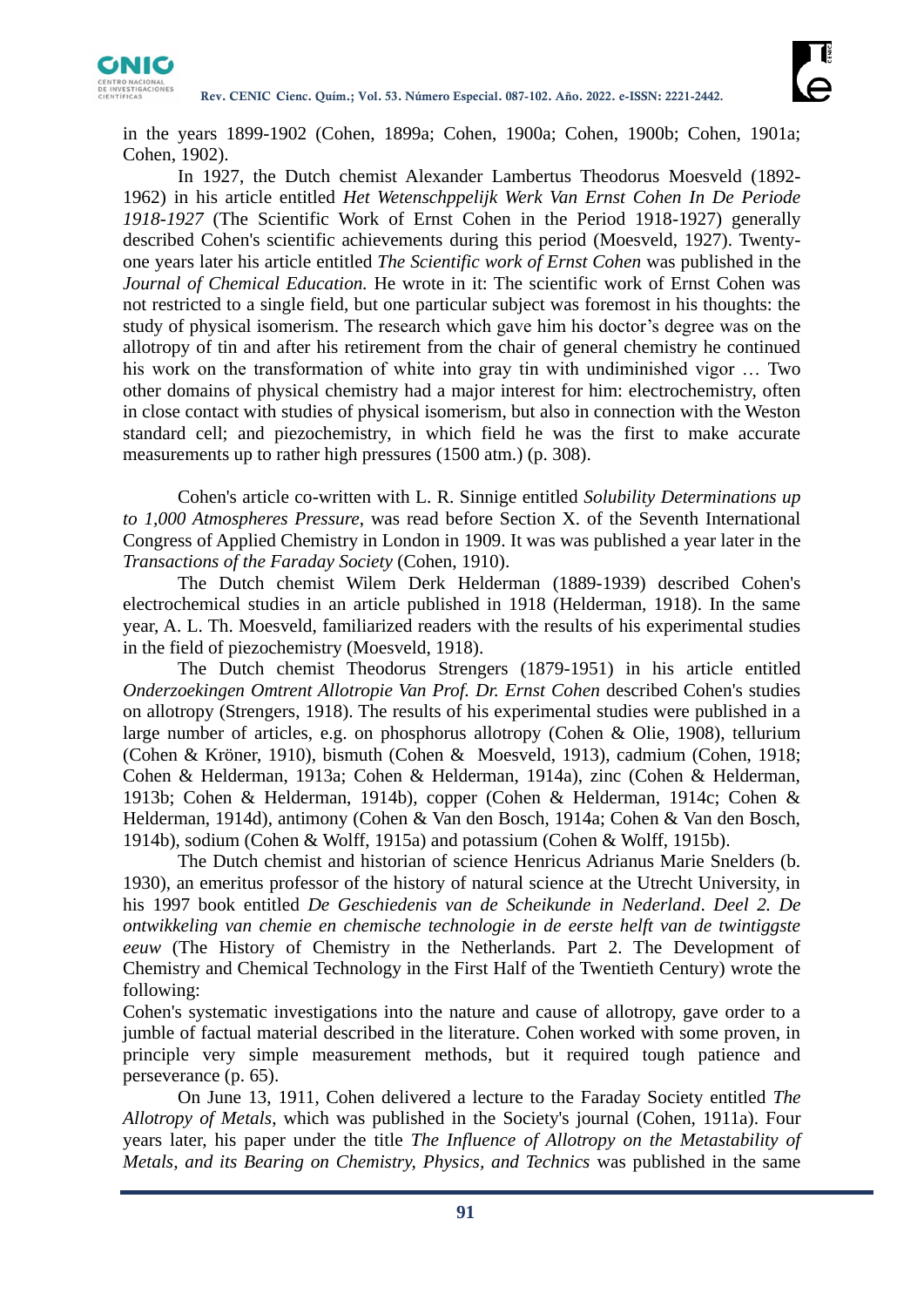

journal (Cohen, 1915).

In 1943, his last article entitled *De Nomenclatuur van enkele organische Zuren* (The Nomenclature of Some Organic Acids) was published in the *Chemisch Weekblad*. With for political reasons, his wife Wilhelma Abramina Titia Cohen-de Meester (Snelders, 1997, p. 66) appears as its author, however, this article belongs to fully to the works of Ernst Cohen (Anonymous, 1945, p. 129; Cohen-de Meester [Cohen], 1943).

# **Cohen's books on chemistry**

Some of his books have been published in Dutch. One of them have been translated into German and English. He revised and enlarged one of the editions Jacobus Henricus van't' Hoff's book. After his death, Cohen was one of the editors of the book with reprints of his articles and prepared another for publication. In addition, in one of the books a chapter was published which he wrote in German.

In 1896, Van't Hoff book under the title *Studies in Chemical Dynamics* was published. It was revised and enlarged by Ernst Cohen. The translator was T. Evan (Van't Hoff, 1896a). In the same year, the German edition of this book entitled *Studien zur chemischen Dynamik* was published in Leipzig (Van't Hoff, 1896b).

His book entitled *Experimentaluntersuchung Über Die Dissociation Gelöster Körper In Alkohol-Wassergemischen* (Experimental Study on the Dissociation of Dissolved Bodies in Alcohol-Water Mixtures) appeared in 1897 in Rotterdam (Cohen, 1897).

In 1901, his *Voordrachten Over Physische Scheikunde Voor Geneeskundigen*  (Lectures on Physical Chemistry for Physicians) was published by F. Van Rossen in Amsterdam (Cohen, 1901b). In the same year, a German edition of this book entitled *Vorträge Für Ärzte Über Physikalische Chemie* appeared in Leipzig (Cohen, 1901c).

In 1903, an American edition of this book entitled *Physical Chemistry for Physicians and Biologists* (Figure 2) was published in New York (Cohen, 1903a) and an English edition of the same title appeared in London. The translator was Marin Henry Fischer (1879-1962); Instructor in Physiology at the University of California (Cohen, 1903b).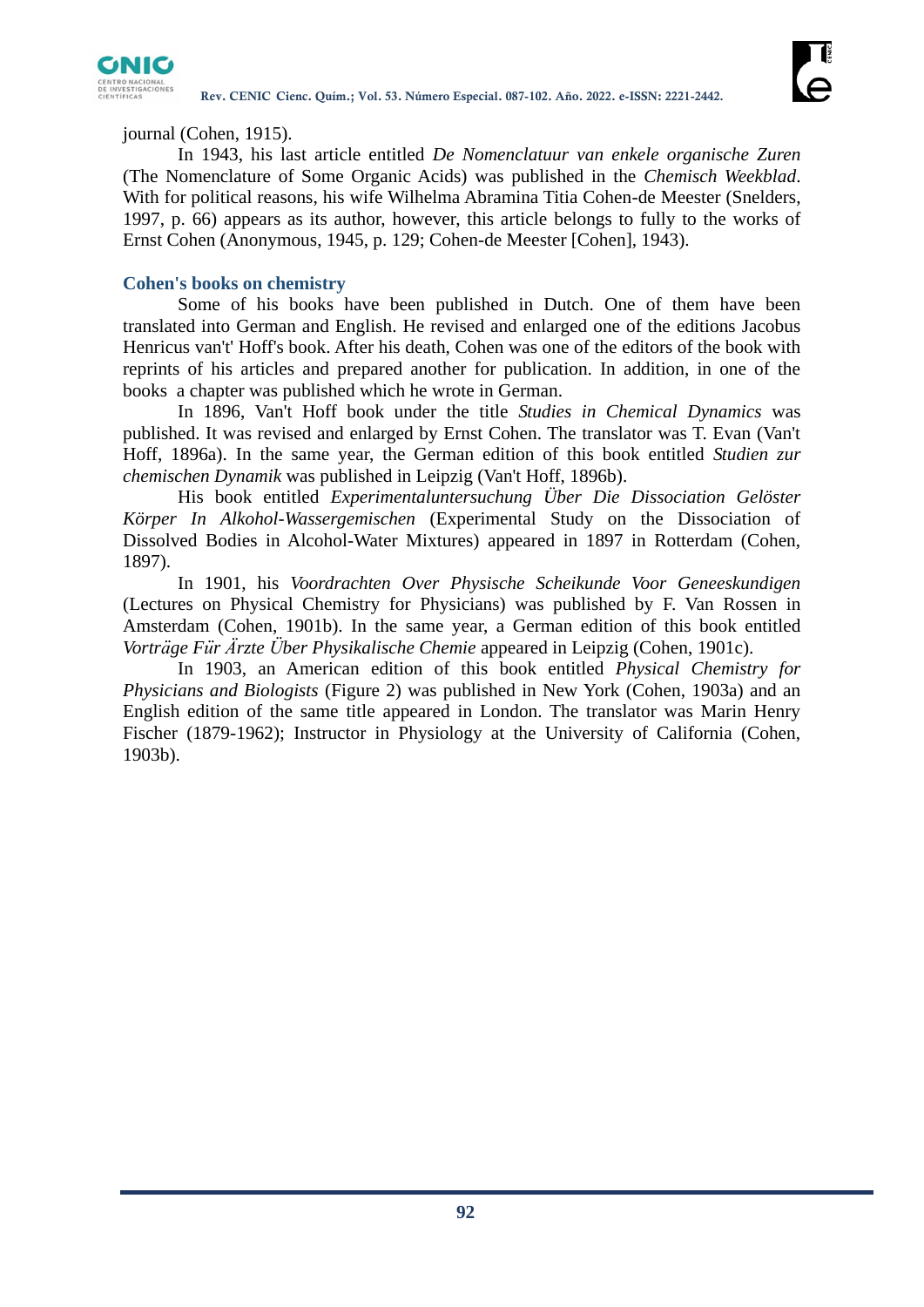



*Fig. 2. Title page of E. Cohen's Physical Chemistry for Physicians and Biologists (New York: Henry Holt and Company, 1903).*

In 1906, his book in German, written together with the Dutch chemist Peter van Romburgh (1855-1945), was published in Leipzig under the title *Vorlesungen Über Die Anorganische Chemie Für Studierende Der Medizin* (Lectures on Inorganic Chemistry for Medical Students) (Cohen & Van Romburgh, 1906).

His book written with Willem Schut (1881-1962) entitled *Piezochemie kondensierter Systeme* (Piezochemistry Condensed Systems) was published in 1919 in Leipzig (Cohen & Schut, 1919).

In 1926, his *Physico-chemical Metamorphosis and some Problems in Piezochemistry* was published in 1926 in New York (Cohen, 1926). One year later, the German edition of this book entitled *Physikalisch-chemische Metamorphose und einige piezochemische Probleme* appeared in Leipzig (Cohen, 1927a).

D. B. Keyes, in a review of the American edition of this book, published in the *Journal of Chemical Education* in 1927, wrote:

Dr. Ernst Cohen, University of Utrecht, is well-known in the United States not only through his great professional and scientific reputation but also because of the charm of his personality and his ability to entertain his audiences. It is, therefore, with a great deal of pleasure that we see the publication of Dr. Cohen's lectures at Cornell University. These lectures cover two subjects, one, physico-chemical metamorphosis, and the other piezochemistry. The text was originally written by Dr. Cohen in German and has been admirably translated into English by Dr. Audreith. Dr. Cohen in the fist half of his book brings out clearly an unappreciated fact; to wit, that most solid substances, elements, or compounds are capable of existing in two or more physical forms. This is brought out by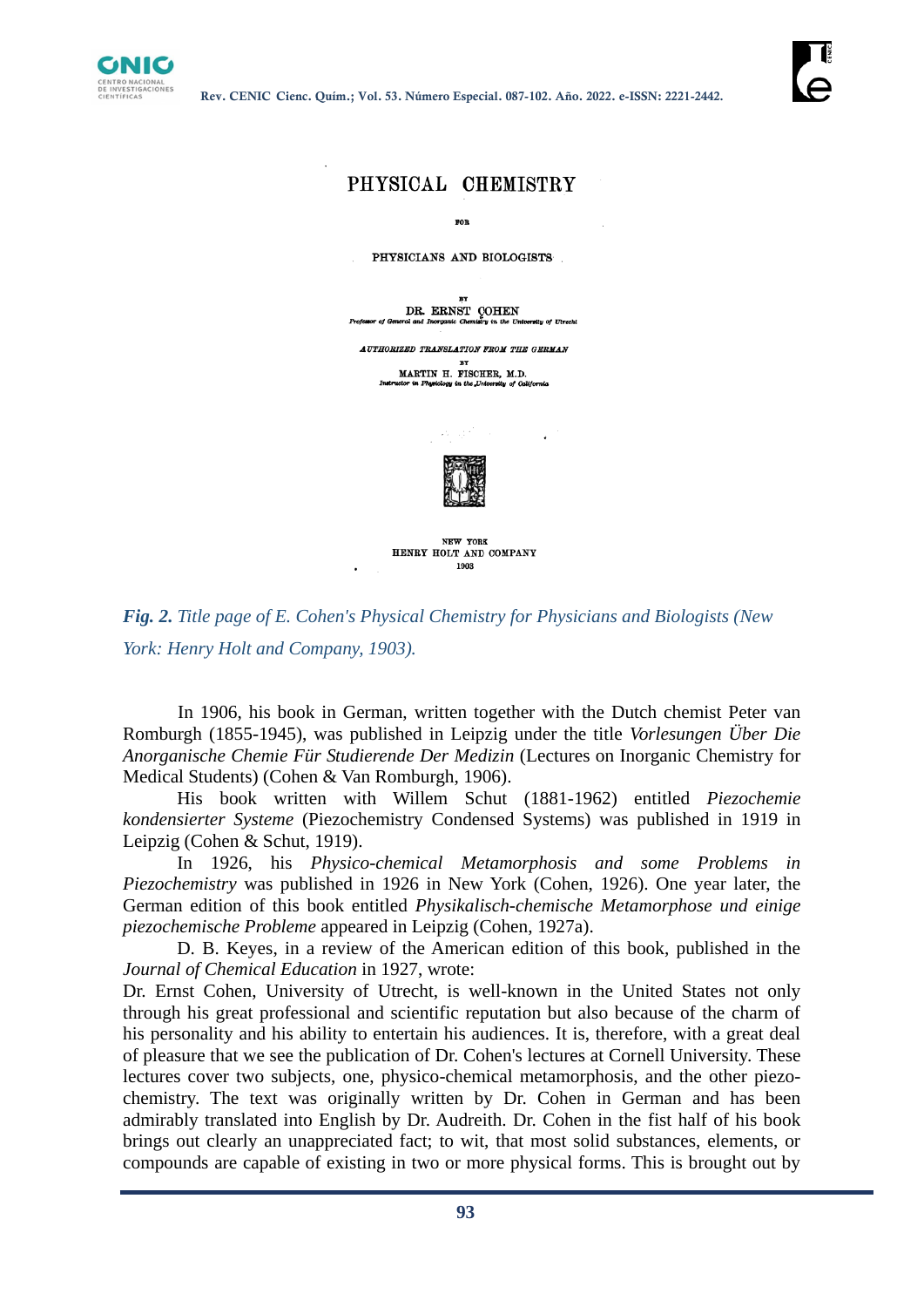

numerous experimental investigations on various substances by the author and his coworkers. …The second half of the book is concerned with piezo-chemistry, or the influence of very high pressures on volume, solubility, etc. … The entire book is given over to two fields of specialized research but it is, nevertheless, both worthwhile and entertaining to the ordinary reader because the author has allowed some of his own charming personality to appear within the lines (pp. 548-549).

In 1927, his lecture *The Influence of Pressure upon Chemical Transformations*  delivered in July, 1926 at Columbia University in New York was published (Cohen, 1927b; Behrle, 1928, pp. 1371-1372; Reinmuth, 1927, p. 1206). One year later, his book entitled *Uit het Land van Benjamin Franklin* (From the Land of Benjamin Franklin) was published in Zutphen (Cohen, 1928).

He and Heinrich Precht (1852-1924) were editors of the book with the results of van't Hoff's studies on the formation of the Stassfurt oceanic salt deposits, which he conducted in the years 1897-1908. This book contains 52 papers on this topic, written by van't Hoff himself and in collaboration with other chemists, and was published in 1912 after van't Hoff's death (Precht & Cohen, 1912).

He prepared for publication van't Hoff's book entitled *Die Chemischen Grundlehren Nach Menge, Mass und Zeit* (The Basic Chemistry According to Quantity, Measure and Time). The book was published in 1912 in Braunsweig after van't Hoff's death (Van't Hoff, 1912).

His chapter on tin (Sn) and its compounds was published in the book under the title *Handbuch der Anorganischen Chemie* in 1905 (Cohen, 1905).

### **Cohen's articles and books on the history of chemistry**

He was the author of a large number of publications on the history of chemistry. Most of his articles were published in Dutch. His books were published in Dutch as well as in German and English.

In a 37-year period, from 1906 to 1943, twenty-four of his articles under the general title of *Chemisch-Historische Aanteekeningen* (Chemical-Historical Notes) were published in the Chemisch *Weekblad*. The first article from 1906, he began with words:

When one studies the works and lives of those whose names may be regarded as immortal in the history of natural science, one is repeatedly reminded of Cuvier's words: "pour beaucoup de grands hommes le malaise a été le meilleur maitre [for many great men uneasiness has been the best teacher]." (p. 341).

He wrote in this article about the French chemist Joseph Louis Proust (1754-1826), the English chemist Joseph Priestley (1733-1784), the Swedish chemist Carl Wilhelm Scheele (1742-1786), the English chemist John Dalton (1766-1844) and many other famous chemists (Cohen, 1906).

In 1907, a second article entitled *Wie heeft de verbranding van een Horlogeveer in zuurstofgas het eerst uitgevoerd?* (Who was the first to burn a watch spring in oxygen gas?) was published (Cohen, 1907a). The third article under the title *Bijdrage tot de geschiedenis der uitvinding van den Luchtballon* (Contribution to the History of the Invention of the Hot Air Balloon) was published in 1909 (Cohen, 1909).

His article under the title *Hundert Jahre in der Molekularwelt* (A Hundred Years in the Molecular World) was published in 1911 in the *Zeitschrift für Elektrochemie* (Cohen, 1911b). Seven years later, he wrote article about life of the Scottish chemist Joseph Black (1728-1799) (Cohen, 1919). In 1923, his article about the French chemist Louis Pasteur (1822-1895) appeared in the *Chemisch Weekblad* (Cohen, 1923).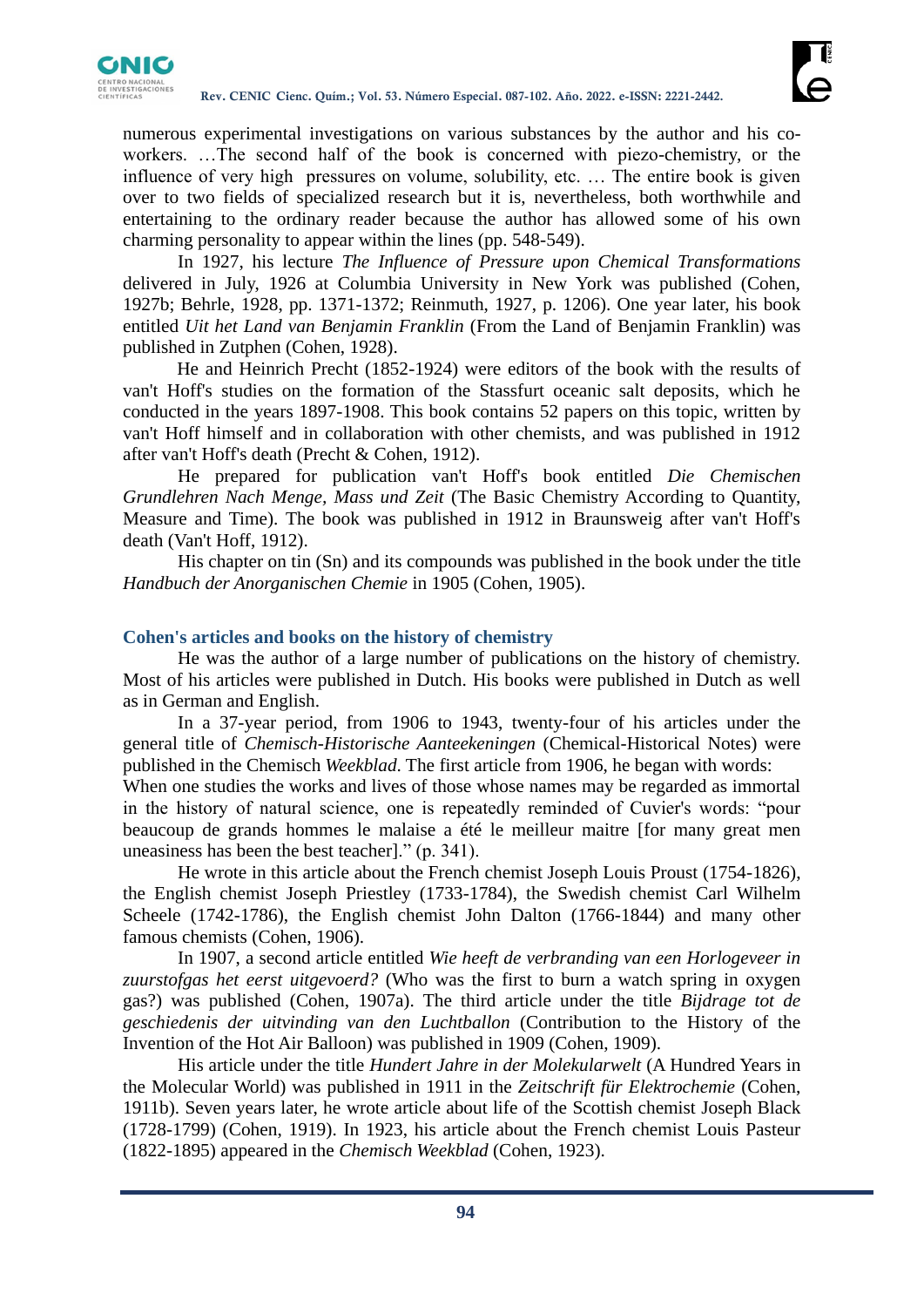

His article entitled *Uit het leven van Joseph Achille Le Bell* (From the Life of Joseph Achille Le Bell) was published in 1924 (Cohen, 1924a). In the same year, his article under the title *Vijftig Jaren Uit De Geschiedenis Eener Theorie* (Fifty Years from the History of One Theory) was published. In this article he described, among others Davy medals award ceremony to Jacobus Henricus van't Hoff and the French chemist Joseph-Achille Le Bell (1847-1930) on November 30, 1893 in London (Cohen, 1924b).

The content of two his articles from 1940 concerned the chemical auto-dafé (Cohen, 1940a) and the chemistry and chemical industry in Amsterdam over the centuries (Cohen, 1940b). In 1901, he wrote two articles about chemistry in Utrecht over the centuries (Cohen, 1941a; Cohen, 1941b).

In 1942, his article entitled *Het ontstaan der Substitutietheorie* (The Origin of Substitution Theory) appeared in the *Chemisch Weekblad* (Cohen, 1942a). In the same year, two of his articles were published: *Nieuwe Bijdragen tot geschiedenis van het Lachgas* (New Contributions to the History of Laughing Gas) and *Het Natuurkundig Genootschap der Dames te Middelburg (1785-1887)* (Cohen, 1942b0. Cohen & Cohen-de Meester, 1942c).

Charles Albert Browne's (1870-1947) article entitled *Dr. Ernst Cohen as Historian of Chemistry*, first presented before the Division of Chemical Education at the 109th meeting of the American Chemical Society in Atlantic City on April, 1946, was also published in 1948 in the *Journal of Chemical Education.* He wrote in it:

Next to the historical papers in his native language, Cohen published chiefly in German. Of the 50 reprints of his history of chemistry publications in my collection 27 are in Dutch, 21 in German, and two in English. Many of the German papers were simply his translations of the Dutch originals (p. 307).

His two biographical books in German about van't Hoff were published in 1899 and 1912 in Leipzig (Cohen, 1899; Cohen 1912).

In 1907, his *Das Lachgas. Eine Chemisch-Kultur-Historische Studie* (The Laughing Gas. A Chemical-Cultural-Historical Study) was also published in Leipzig (Cohen, 1907b).

In 1933, his book in Dutch, co-written with W.A.T. Cohen-de Meester under the title *Hugo Rudolph Kruyt, 1908-1933* was published in Amsterdam (Cohen & Cohen-de Meester, 1933). Three years later, their book entitled *Daniel Gabriel Fahrenheit (geb. te Danzig 24 Mei 1686, overl. te s̀-Gravenhage 16 Sept. 1736)* appeared in Amsterdam (Cohen & Cohen-de Meester, 1936). In 1939, their book was published under the title *Der vermisste Brief Antoni Leeuwenhoeks an Herman Boerhaave vom 26.August 1717* (Antoni Leeuwenhoek's Missing Letter to Herman Boerhaave on August 26, 1717) (Cohen & Cohen-de Meester, 1939). In 1941, their book entitled *Katalog der wiedergefundenen Manuskripte und Briefwechsel von Herman Boerhaave* (Catalog of the Recovered Manuscripts and Correspondence by Herman Boerhaave) was published in Amsterdam (Cohen & Cohen-de Meester, 1941).

### **CONCLUSION**

Ernst Cohen (1869-1944) was an outstanding Dutch chemist and historian of chemistry of the second half of the XIX century and the first half of the XX century. He received many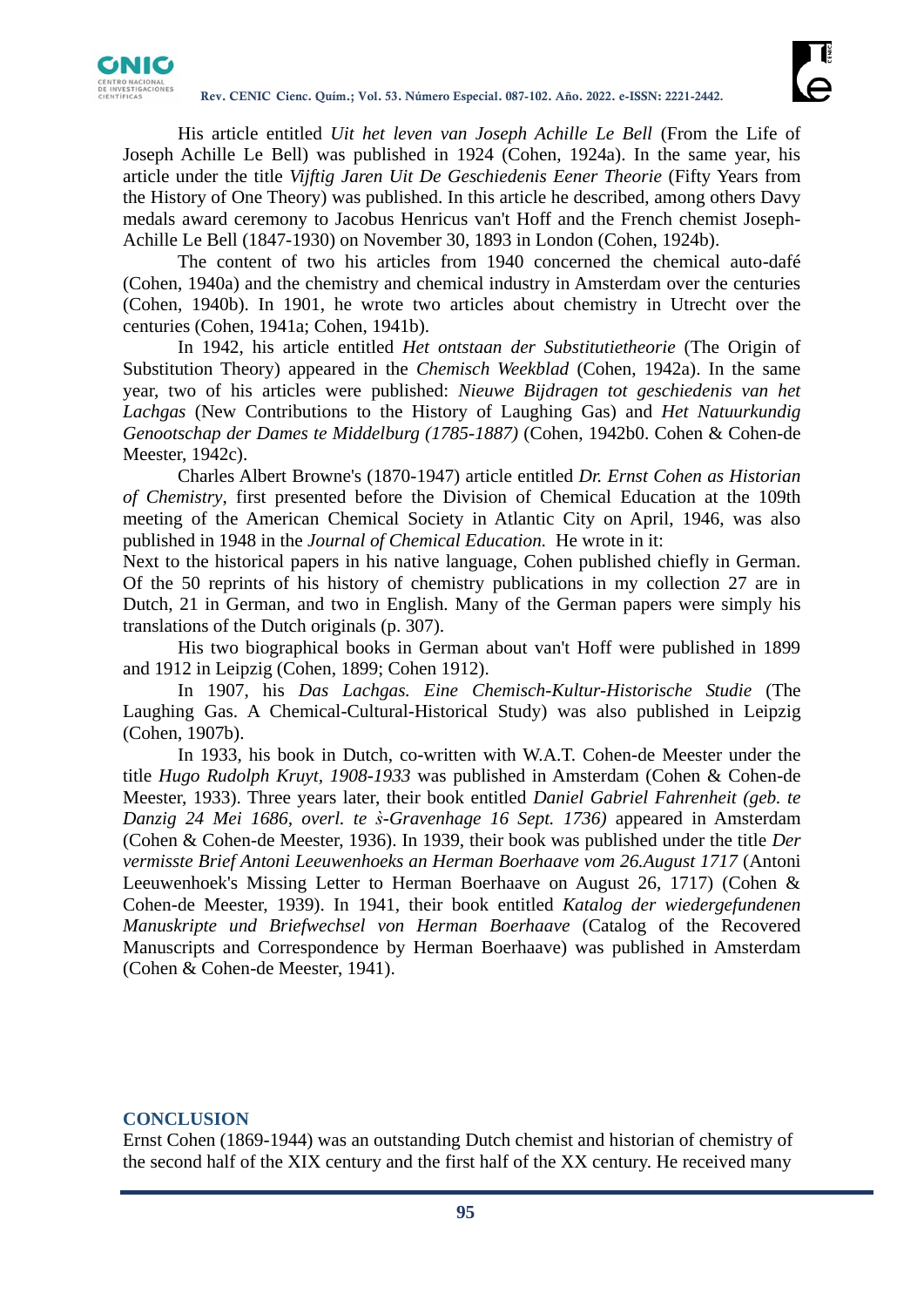

scientific honours. Among them are a membership of the Academies of Sciences and the Scientific Societies. In 1913, he was appointed a member of the *Koninklijke Akademie van Wetenschappen* (Royal Academy of Sciences) (Snelders, 1997, p. 69). On December 6, 1924, he became a corresponding member of the Russian Academy of Sciences.

He became a member of the Dutch Chemical Society founded in 1903. He was also the first President of this Society (Donnan, 1947, p. 1705). In 1925, he became a corresponding member of the *Gesellschaft der Wisschenschaften* (Society of Sciences) in Göttingen (Jorissen, 1927, p. 477). He was elected a Foreign Member of the Royal Society of London in 1926.

He was a member of the Council of the International Union of Pure and Applied Chemistry. He was elected a member of the International Committee responsible for the preparation of the *Tables Annuelles de Constantes et Données Numériques de Chimie, de Physique et de Technologie* (Annual Tables of Constants and Numerical Data for Chemistry, Physics and Technology) (Donnan, 1947, p. 1705).

He became an honorary member of the Chemical Society of London (1923), the Royal Institution in London (1925), the Romanian Chemical Society in Bucharest (1926), and the American Chemical Society (1926) (Jorissen, 1927, p. 477).

He was elected Doctor *honoris causa* of the universities of Cambridge, U.K. (1923), of Karlsruhe, Germany (1925), and of Philadelphia, U.S.A. (1926) ("Album Academicum. Professors", n.d.).

After Cohen, not only his papers and books survived. In addition, several of his photos were produced. His photo taken in a chemical laboratorium ("Cohen, Ernst Julius", n.d. a) and a photo of his bas-relief with the inscription: "1902 / ERNST/ COHEN/ HOOGLEERAAR [PROFESSOR] / TE [AT]/ UTRECHT / 1939" ("Cohen, Ernst Julius", n.d. b) are from the Edgar Fahs Smith Chemistry Collection. His photos are also in the articles by F. G. Donnan (Donnan, 1947, p. 1700; Donnan, 1948, p. 667).

The photo of Cohen with the group of chemists can be found in the article by W. P. Jorissen (1927, p. 475) and in the article by C. A. Browne (1948, p. 303). It was taken during an International Chemical Meeting, which was held in Utrecht on June 23 and 24, 1921. Nine chemists participated in the meeting, incl. Dutch chemists Hugo Rudolph Kruyt and Peter Van Romburgh (1855-1945), Frederick G. Donnan, Austrian chemist Rudolf Wegscheider (1859-1935), Latvian–Russian–German chemist Paul Walden (1863- 1957), and German chemist Rudolf Schenck (1870-1965).

Cohen, as one of the outstanding masters of physical chemistry, went down in the history of chemistry, and his name was written in it forewer. Confirmation of this fact are the words of Frederick George Donann (1947):

His famous researches in the fields of polymorphism, electrochemistry, thermochemistry, and piezochemistry, the excellent books he wrote, his many visits to other countries and the lectures he gave therein, and—last but not least—the important part he played in the national and international organisation and development of chemical science, made Ernst Cohen one of the most outstanding and well beloved men of science of his day and generation (p. 1700).

# **BIBLIOGRAPHIC REFERENCES**

*Album Academicum. Professors and PhD Graduates From 1632 to This Day. Prof. dr. E.J. Cohen, 1869-1944.* (n.d.). Retrieved from http://albumacademicum.uva.nl/cgi/b/bib/bib-

idx?type=boolean;lang=en;searchtype=all;c=ap;q1=Cohen;rgn1=entirerecord;op2=And;rg n2=entirerecord;op3=And;rgn3=entirerecord;op4=And;rgn4=entirerecord;date1=1868;dat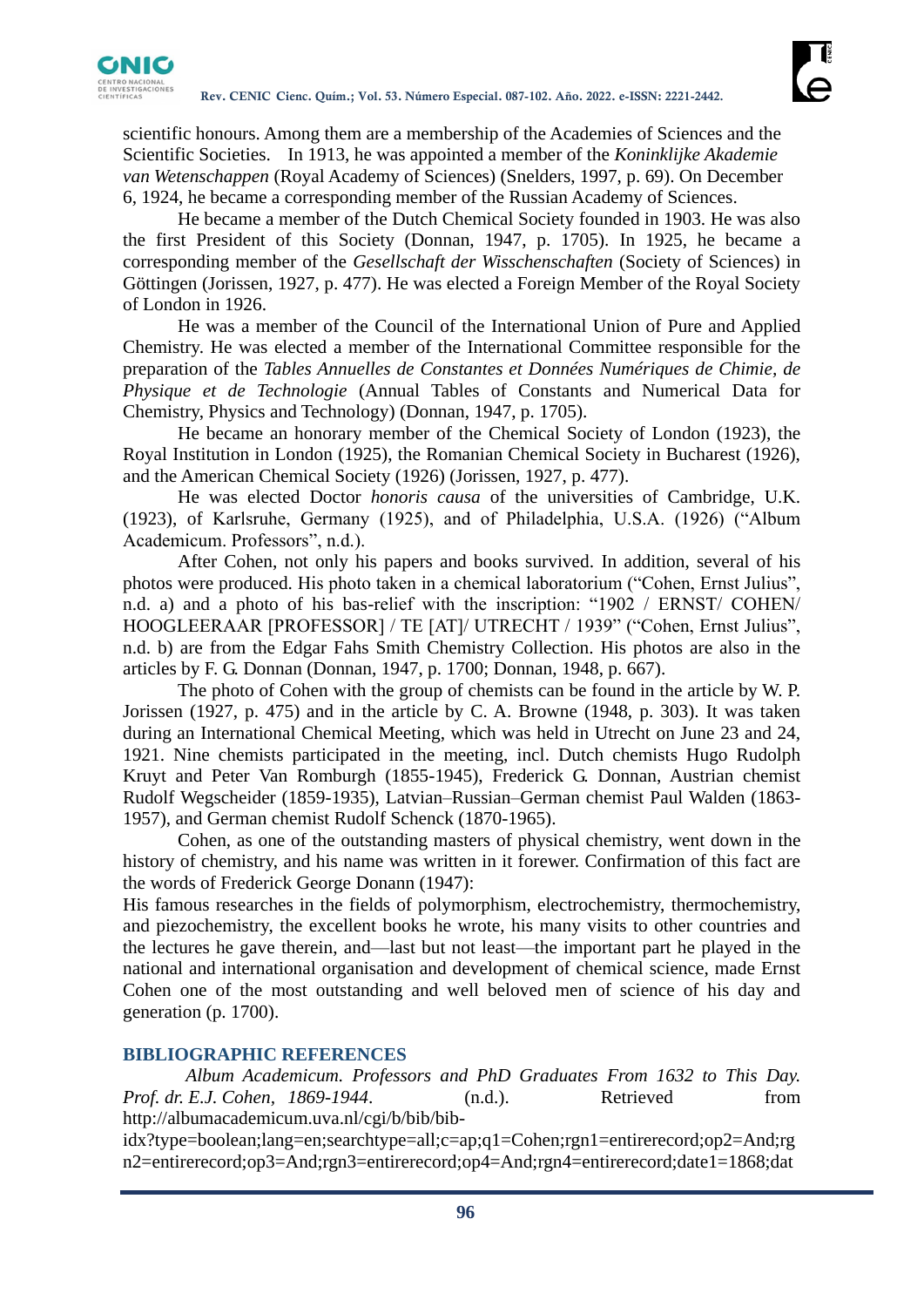

 $e2=1870;$ date $21=1870;$ date $22=1950;$ date $61=1892;$ date $62=1894;$ cc=ap;view=reslist;sort= achternaam;fmt=long;page=reslist;start=1;size=1

Anonymous. (1945). Bibliografie Ernst Cohen 1940-44. *Chemisch Weekblad, 41*(21/22), 128-129. Retrieved from https://ugp.rug.nl/cw/article/view/34465/31860

Anonymous. (1939). Bibliografie Ernst Cohen. *Chemisch Weekblad*, *36*(29), 519- 522. Retrieved from https://ugp.rug.nl/cw/article/view/34256/31651

Behrle. (1928). Contemporary Developments in Chemistry. Lectures delivered at Columbia University in the special course in Chemistry given in the Summer Session of 1926 on the ocassion of the opening of the Chandler Chemical Laboratories. New York City: Columbia University Press. *Zeitschrift für Angewandte Chemie, 41*(52), 1371-1372. Retrieved from https://doi.org/10.1002/ange.19280415208

Browne, C. A. (1948). Dr. Ernst Cohen as Historian of Chemistry, *Journal of Chemical Education, 25*(6), 302-307. https://doi.org/10.1021/ed025p302

Cohen-de Meester, W. A. T. [Cohen, E.]. (1943). Chemisch-Historische Aanteekeningen XXIV. De Nomenclatuur van enkele organische Zuren. *Chemisch Weekblad, 40*(15), 176-179. Retrieved from

https://ugp.rug.nl/cw/article/view/34450/31845

Cohen, E. (1942a). Chemisch-Historische Aanteekeningen XXI. Het ontstaan der Substitutietheorie. *Chemisch Weekblad, 39*(3), 33-37. Retrieved from https://ugp.rug.nl/cw/article/view/34406/31801

Cohen, E. (1942b). Chemisch-Historische Aanteekeningen XXII. Nieuwe Bijdragen tot geschiedenis van het Lachgas. *Chemisch Weekblad, 39(13)*, 163-167. Retrieved from https://ugp.rug.nl/cw/article/view/34396/31791

Cohen, E., & Cohen-de Meester,W.A. T. (1942c). Chemisch-Historische Aanteekeningen XXIII. Het Natuurkundig Genootschap der Dames te Middelburg (1785-1887). *Chemisch Weekblad, 39*(19), 242-246. Retrieved from https://ug.rug.nl/cw/article/view/34402/31797

Cohen, E. (1940a). Chemisch-Historische Aanteekeningen XVI. Een chemisch Autodafé. *Chemisch Weekblad, 37(8)*, 91-94. Retrieved from https://ugp.rug.nl/cw/article/view/34335/31730

Cohen, E. (1940b). Chemisch-Historische Aanteekeningen XVII. Chemie en Chemische Industrie te Amsterdam in den loop der Eeuwen. *Chemisch Weekblad, 37*(38), 486-502. Retrieved from https://ugp.rug.nl/cw/article/view/34317/31712

Cohen, E. (1928). *Uit het Land van Benjamin Franklin*. Zutphen: W. J. Thieme & Cie. Retrieved from https://searchworks.stanford.edu/view/1655561

Cohen, E. (1927a). *Physikalisch-chemische Metamorphose und einige piezochemische Probleme*. Leipzig: Akademische Verlagsgesellschaft m. b. H.

Cohen, E. (1927b). The Influence of Pressure upon Chemical Transformations. In *Conterporary Developments in Chemistry*. *Lectures delivered at Columbia University in the special course in Chemistry given in the Summer Session of 1926 on the ocassion of the opening of the Chandler Chemical Laboratories* (12 pp.). New York City: Columbia University Press.

Cohen, E. (1926). *Physico-chemical Metamorphosis and some Problems in Piezochemistry*. New York: McGraw-Hill Book Comapny, Inc. Retrieved from https://www.worldcat.org/title/physico-chemical-metamorphosis-and-some-problems-inpiezochemistry/oclc/4727753

Cohen, E. (1924a). Chemisch-Historische Aanteekeningen VIII. Uit het leven van Joseph Achille Le Bell. *Chemisch Weekblad, 21*(43), 490-495. Retrieved from https://ugp.rug.nl/cw/article/view/33471/30866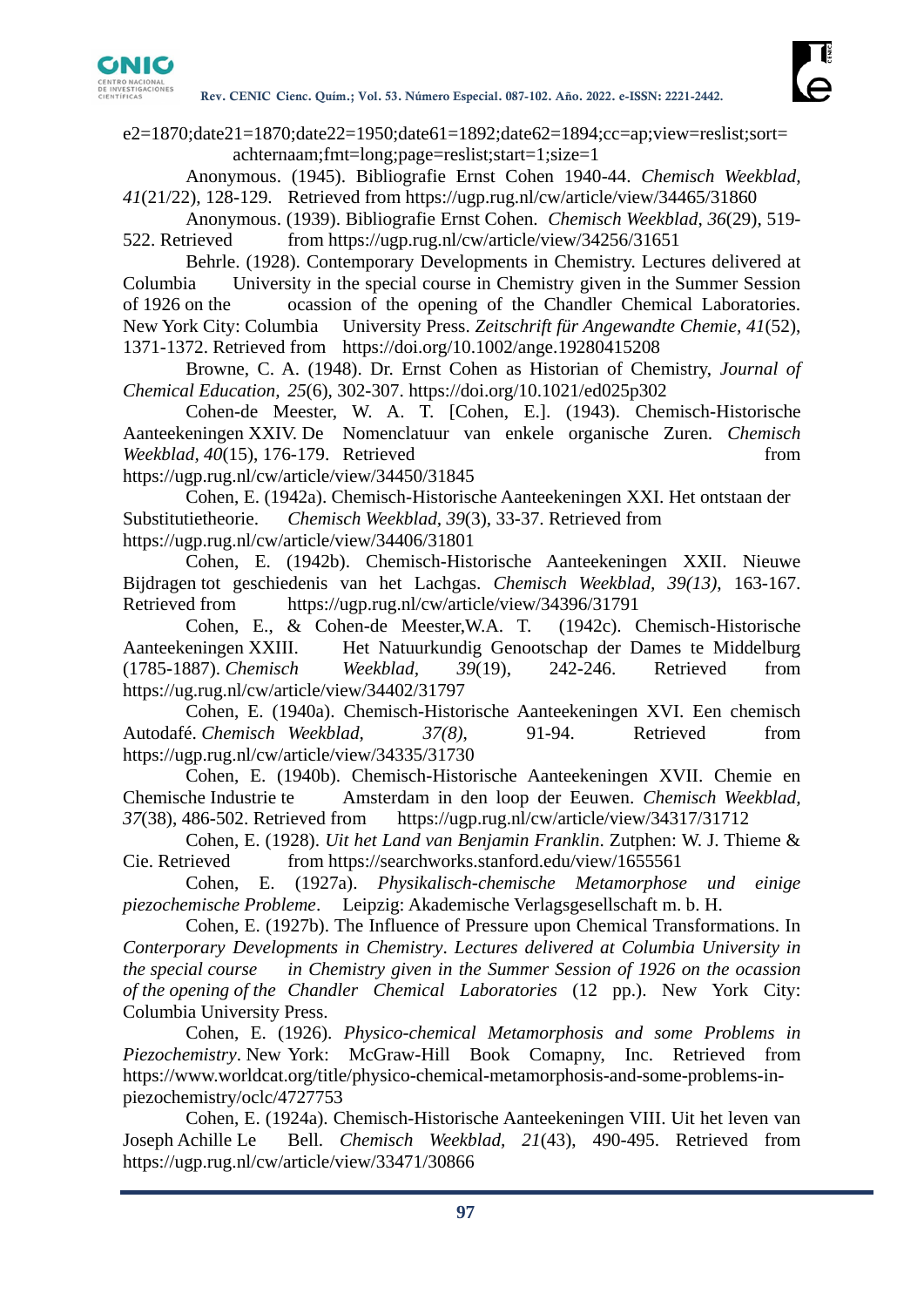

Cohen, E. (1924b). Vijftig Jaren Uit De Geschiedenis Eener Theorie. *Chemisch Weekblad, 21*(43), 482-490. Retrieved from https://ugp.rug.nl/cw/article/view/33471/30866

Cohen, E. (1923). Chemisch-Historische Aanteekeningen VII. Pasteur's échec in het "Institut". *Chemisch Weekblad, 20*(43), 573-574. Retrieved from https://ugp.rug.nl/cw/article/view/33422/30817

Cohen, E. (1919). Chemisch-Historische Aanteekeningen VI. Uit het Leven van Joseph Black. *Chemisch Weekblad, 16(*6), 168-178. Retrieved from https://ugp.rug.nl/cw/article/view/33171/30566

Cohen, E. (1918). The Allotropy of Cadmium. *The Journal of the American Chemical Society, 40*(8), 1149-1156. https://doi.org/10.1021/ja02241a001

Cohen, E. (1915). The Influence of Allotropy on the Metastability of Metals, and its Bearing on Chemistry, Physics, and Technics. *Transactions of the Faraday Society, 10*, 216-239. https://doi.org/10.1039/TF9151000216

Cohen, E. (1912). *Jacobus Henricus Van't Hoff. Sein Leben und Wirken*. Leipzig: Akademische Verlagsgesellschaft m. b. H. Retrieved from https://www.worldcat.org/title/jacobus- henricus-vant-hoff-sein-leben-uwirken/oclc/1080869835?referer=di&ht=edition

Cohen, E. (1911a). The Allotropy of Metals. *Transactions of the Faraday Society, 7*, 122-133. https://doi.org/10.1039/TF9110700122

Cohen, E. (1911b). Hundert Jahre in der Molekularwelt. *Zeitschrift für Elektrochemie, 17*(13), 485- 496. https://doi.org/10.1002/bbpc.19110171302

Cohen, E. (1909). Chemisch-Historische Aanteekeningen III. Bijdrage tot de geschiedenis der uitvinding van den Luchtballon. *Chemisch Weekblad, 6(*26), 439- 445. Retrieved from https://ugp.rug.nl/cw/article/view/32656/30050

Cohen, E. (1907a). Chemisch-Historische Aanteekeningen II. Wie heeft de verbranding van een Horlogeveer in zuurstofgas het eerst uitgevoerd?. *Chemisch Weekblad, 4(48), 787-798.* Retrieved from from

https://ugp.rug.nl/cw/article/view/35289/32693 Cohen, E. (1907b). *Das Lachgas. Eine Chemisch-Kultur-Historische Studie.* Leipzig: Verlag von Wilhelm Engelmann. Retrieved from

https://archive.org/details/b24864110/page/n9/mode/2up

Cohen, E. (1906). Chemisch-Historische Aanteekeningen I. *Chemisch Weekblad, 3(22*), 341-348. Retrieved from https://ugp.rug.nl/cw/article/view/35208/32612

Cohen, E. (1905). Zinn. Sn. In R. Abbeg & F. Auerbach (Eds.), *Handbuch der Anorganischen Chemie. Dritter Band. Zweite Abteilung* (pp. 531-610). Leipzig: Verlag von S. Hirzel. Retrieved from from the state of the state from from the state of the state of the state of the state of the state of the state of the state of the state of the state of the state of the state of the

https://archive.org/details/a2handbuchderano03abeguoft/page/530/mode/2up

Cohen, E. (1903a). *Physical Chemistry for Physicians and Biologists* (M. H. Fischer, Trans.). New York: Henry Holt and Company. (Original work published 1901). Retrieved from

https://archive.org/details/physicalchemistr00coheuoft/page/n3/mode/2up

Cohen, E. (1903b). *Physical Chemistry for Physicians and Biologists* (M. H. Fischer, Trans.). London: George Bell and Sons. (Original work published 1901). Retrieved that the contract of the contract of the contract of the contract of the contract of the contract of the contract of the contract of the contract of the contract of the contract of the contract of the contract of

https://archive.org/details/physicalchemist00cohegoog/page/n8/mode/2up

Cohen, E. (1902). De Enantiotropie van het Tin. (VII). *Verslag Van De Gewone Vergaderingen Der Wis- En Natuurkundige Afdeeling (Koninklijke Akademie van Wetenschappen te Amsterdam), 10*, 438-439. Retrieved from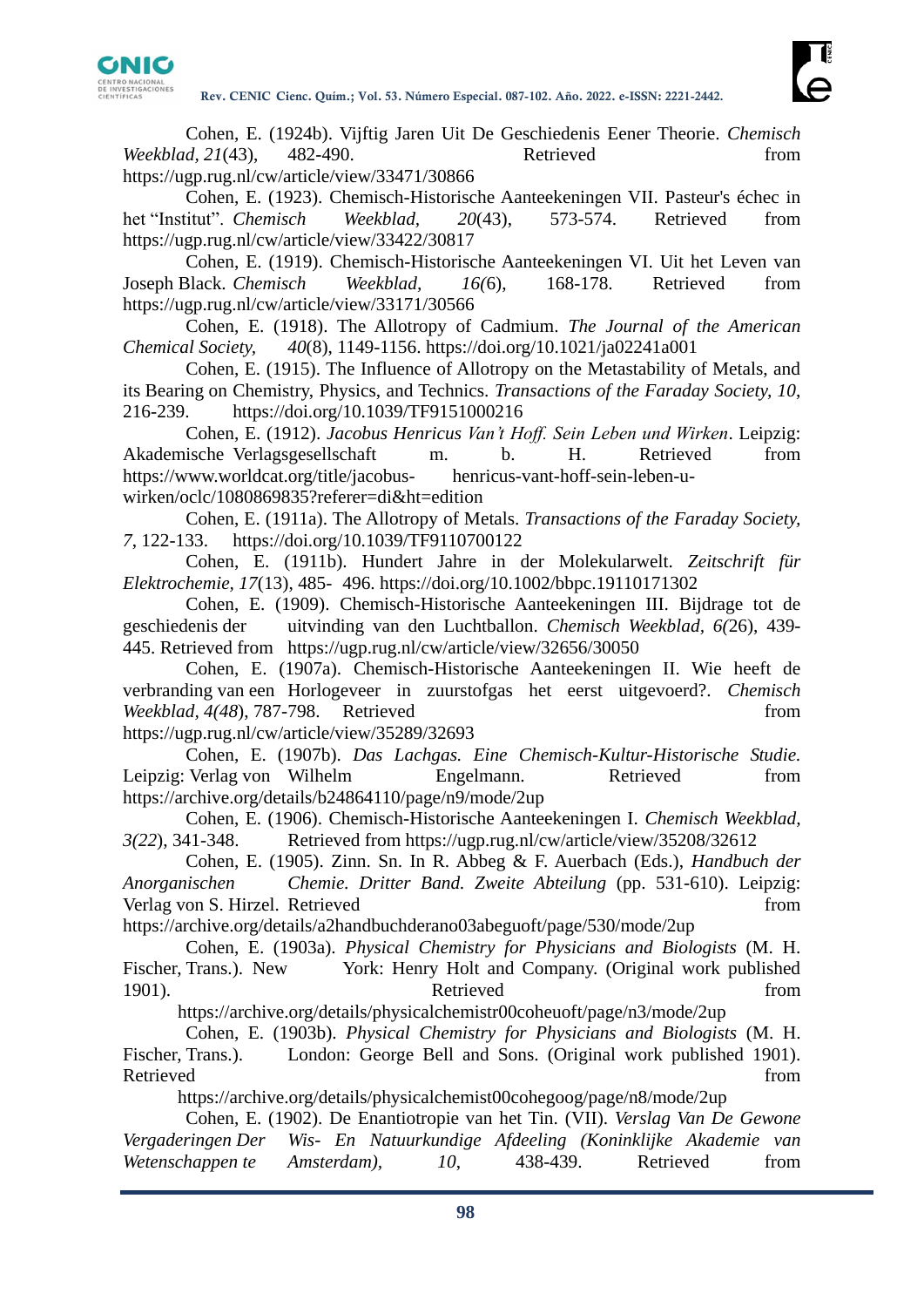

https://www.biodiversitylibrary.org/item/88154#page/470/mode/1up

Cohen, E. (1901a). De Enantiotropie van het Tin. (VI). *Verslag Van De Gewone Vergaderingen Der Wis- En Natuurkundige Afdeeling (Koninklijke Akademie van Wetenschappen te Amsterdam), 9*, 435-438. Retrieved from https://www.biodiversitylibrary.org/item/ 88201#page/459/mode/1up

Cohen, E. (1901b). Voordrachten Over Physische Scheikunde Voor Geneeskundigen. Amsterdam: F. Van Rossen. Retrieved from [https://www.delpher.nl/nl/boeken/view?coll=boeken&identifier=MMSFUBA02:00001096](https://www.delpher.nl/nl/boeken/view?coll=boeken&identifier=MMSFUBA02:000010960) [0](https://www.delpher.nl/nl/boeken/view?coll=boeken&identifier=MMSFUBA02:000010960)

Cohen, E. (1901c). *Vorträge Für Ärzte Über Physikalische Chemie*. Leipzig: W. Engelmann. Retrievedform

https://archive.org/details/vortrgefrrztebe00cohegoog/page/n5/mode/2up

Cohen, E. (1900a). De Enantiotropie van het Tin. V. *Verslag Van De Gewone Vergaderingen Der Wis- En Natuurkundige Afdeeling (Koninklijke Akademie van Wetenschappen te Amsterdam), 9*, 38-43. Retrieved from https://www.biodiversitylibrary.org/item/88201#page/46/mode/1up

Cohen, E. (1900b). De Enantiotropie van het Tin. (IV). *Verslag Van De Gewone Vergaderingen Der Wis- En Natuurkundige Afdeeling (Koninklijke Akademie van Wetenschappen te Amsterdam), 8*, 539-543. Retrieved from https://www.biodiversitylibrary.org/item/88401#page/563/mode/1up

Cohen, E. (1899a). De Enantiotropie van het Tin. (III). *Verslag Van De Gewone Vergaderingen Der Wis- En Natuurkundige Afdeeling (Koninklijke Akademie van Wetenschappen te Amsterdam), 8*, 282-286. Retrieved from https://www.biodiversitylibrary.org/item/88401#page/294/mode/1up

Cohen, E. (1899b). *Jacobus Henricus van't Hoff*. Leipzig: Verlag von Willhelm Engelmann. Retrieved from the state of the state of the state of the state of the state of the state of the state of the state of the state of the state of the state of the state of the state of the state of the state of t

https://archive.org/details/jacobushenricus00cohegoog/page/n7/mode/2up

Cohen. E. (1897). *Experimentaluntersuchung Über Die Dissociation Gelöster Körper In Alkohol- Wassergemischen*. Rotterdam: Commissions- Verlag von W. J. Van Hengel. Retrievedfrom

https://archive.org/details/experimentalunt00cohegoog/page/n5/mode/2up

Cohen, E. (1894). Die Bestimmung von Umwandlungspunkten auf electrischem Wege und die elektromotorische Kraft bei chemischer Zersetzung. *Zeitschrift für Physikalische Chemie, 14U*(1), 53-92. https://doi.org/10.1515/zpch-1894-1403

*Cohen, Ernst Julius (1869-1944). smith\_pc663\_m.* (n.d.a). Retrieved from https://www.jstor.org/stable/community.21320583

*Cohen, Ernst Julius (1869-1944).smith\_pc663\_1\_m.* (n.d.b). Retrieved from https://www.jstor.org/stable/community.21320582

Cohen, E., & Cohen-de Meester, W. A. T. (1941)*. Katalog der wiedergefundenen Manuskripte und Briefwechsel von Herman Boerhaave*. Amsterdam: N. V. Noord-Hollandsche Uitgevers Maatschappij. Retrieved from http://www.dwc.knaw.nl/DL/publications/PU00011788.pdf

Cohen, E., & Cohen-de Meester, W. A. T. (1939). *Der vermisste Brief Antoni Leeuwenhoeks an Herman Boerhaave vom 26.August 1717*. Amsterdam: N. V. Noord-Hollandsche Uitgevers Maatschappij. Retrieved from https://www.worldcat.org/title/vermisste-brief-antoni-leeuwenhoeks-an-hermanboerhaave-vom-26-august-1717/oclc/4863126?referer=di&ht= edition

Cohen, E., & Cohen-de Meester, W. A. T. (1936). *Daniel Gabriel Fahrenheit*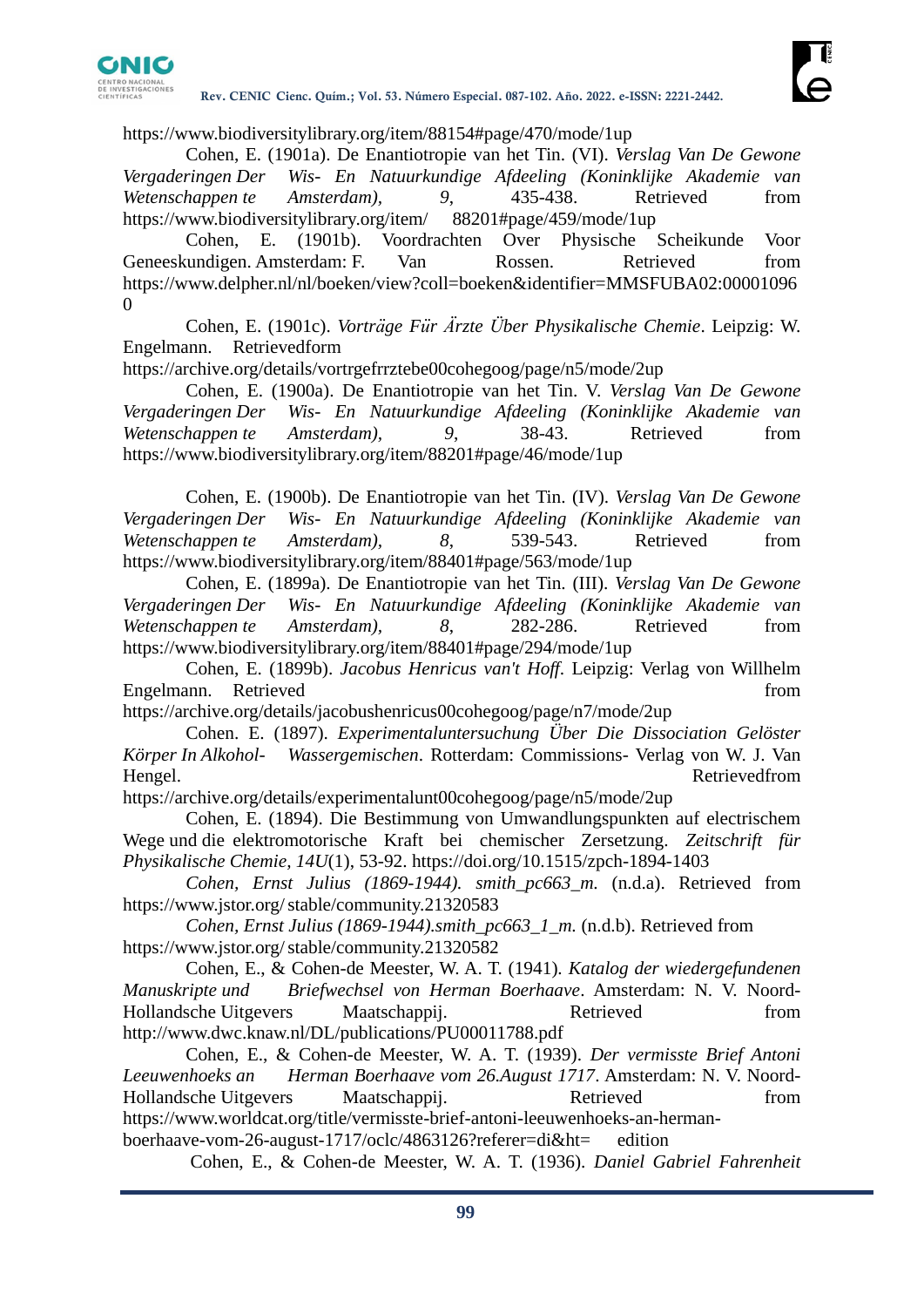

*(geb. te Danzig 24 Mei 1686, overl. te s̀-Gravenhage 16 Sept. 1736)*. Amsterdam: D. B. Centen's Uitgevers- Maatschappij (in Dutch). Retrieved from https://www.worldcat.org/title/daniel-gabriel- fahrenheit-geb-te-danzig-24-mei-1686 overl-te-s-gravenhage-16-sept-1736/oclc/40201739

Cohen, E., & Cohen-de Meester, W. A. T. (1933). *Hugo Rudolph Kruyt, 1908- 1933*. Amsterdam:D.B. Centen's Uitgevers-Maatschappij. (in Dutch). Retrieved from https://www.worldcat.org/title/hugo-rudolph-kruyt-1908-1933/oclc/50856719

Cohen, E., & Helderman, W. D. (1914a). Physikalisch-chemische Studien am Kadmium. I. *Zeitschrift für Physikalische Chemie*, *87U*(1), 409-418. https://doi.org/10.1515/zpch-1914- 8727

Cohen, E. & Helderman, W. D. (1914b). Physikalisch-chemische Studien am Zink. I. *Zeitschrift für Physikalische Chemie, 87U*(1), 426-430. https://doi.org/10.1515/zpch-1914-8729

Cohen, E., & Helderman, W. D. (1914c). De Allotropie van Koper. I. *Verslag Van De Gewone Vergaderingen Der Wis- En Natuurkundige Afdeeling (Koninklijke Akademie van Wetenschappen te Amsterdam), 22*, 627-631. Retrieved from https://www. biodiversitylibrary.org/item/210223#page/19/mode/1up

Cohen, E. & Helderman, W. D. (1914d). Physikalisch-chemische Studien am Kupfer. I. *Zeitschrift für Physikalische Chemie, 87U*(1), 419-425. https://doi.org/10.1515/zpch-1914-8728

Cohen, E., & Helderman, W. D. (1913a). The Allotropy of Cadmium. I. *KNAW, Proceedings, 16*(1), 485-490. Retrieved from http://www.dwc.knaw.nl/DL/publications/PU00012853.pdf.

Cohen, E., & Helderman, W. D. (1913b). De Allotropie van Zink. I. *Verslag Van De Gewone Vergaderingen Der Wis- En Natuurkundige Afdeeling (Koninklijke Akademie van Wetenschappen te Amsterdam), 22*, 532-535. Retrieved from https://www.

biodiversitylibrary.org/item/207460#page/546/mode/1up

Cohen, E., & Kröner, J. F. (1910). De Allotropie van Tellurium. (Eerste Mededeeling). *Chemisch Weekblad, 7*(3), 57-61. Retrieved from https://ugp.rug.nl/cw/article/view/32705/30099

Cohen, E., & Moesveld, A. L. Th. (1913). Een Allotrope Modifikatie Van Bismuth. *Chemisch Weekblad, 10*(29), 656-658. Retrieved from https://ugp.rug.nl/cw/article/view/32879/30273

Cohen, E., & Olie, J. (1908). Over de Allotropieën van den Phosphor. *Chemisch Weekblad, 5*(13), 221. Retrieved from https://ugp.rug.nl/cw/article/view/32589/29983

Cohen, E., & Schut, W. (1919). *Piezochemie kondensierter Systeme*. Leipzig: Akademische Verlagsgesellschaft m.b.H. Retrieved from https://www.worldcat.org/title/piezochemie-kondensiertersysteme/oclc/1039144968?referer=di&ht=edition

Cohen, E., & Sinnige, L. R. (1910). Solubility Determinations up to 1,000 Atmospheres Pressure. *Transactions of the Faraday Society, 5*, 269-287. https://doi.org/10.1039/TF9100500269

Cohen. E., & Van Romburgh, P. (1906). *Vorlesungen Über Die Anorganische Chemie Für Studierende Der Medizin*. Leipzig: Verlag von Wilhelm Engelmann. Retrieved from the state of the state of the state of the state of the state of the state of the state of the state of the state of the state of the state of the state of the state of the state of the state of the state of

https://archive.org/details/vorlesungenberd00rombgoog/page/n1/mode/2up

Cohen, E., & Van den Bosch, J. C. (1914a). De Allotropie van Antimonium. I. *Verslag Van De Gewone Vergaderingen Der Wis- En Natuurkundige Afdeeling (Koninklijke Akademie van Wetenschappen te Amsterdam), 23*, 550-553. Retrieved from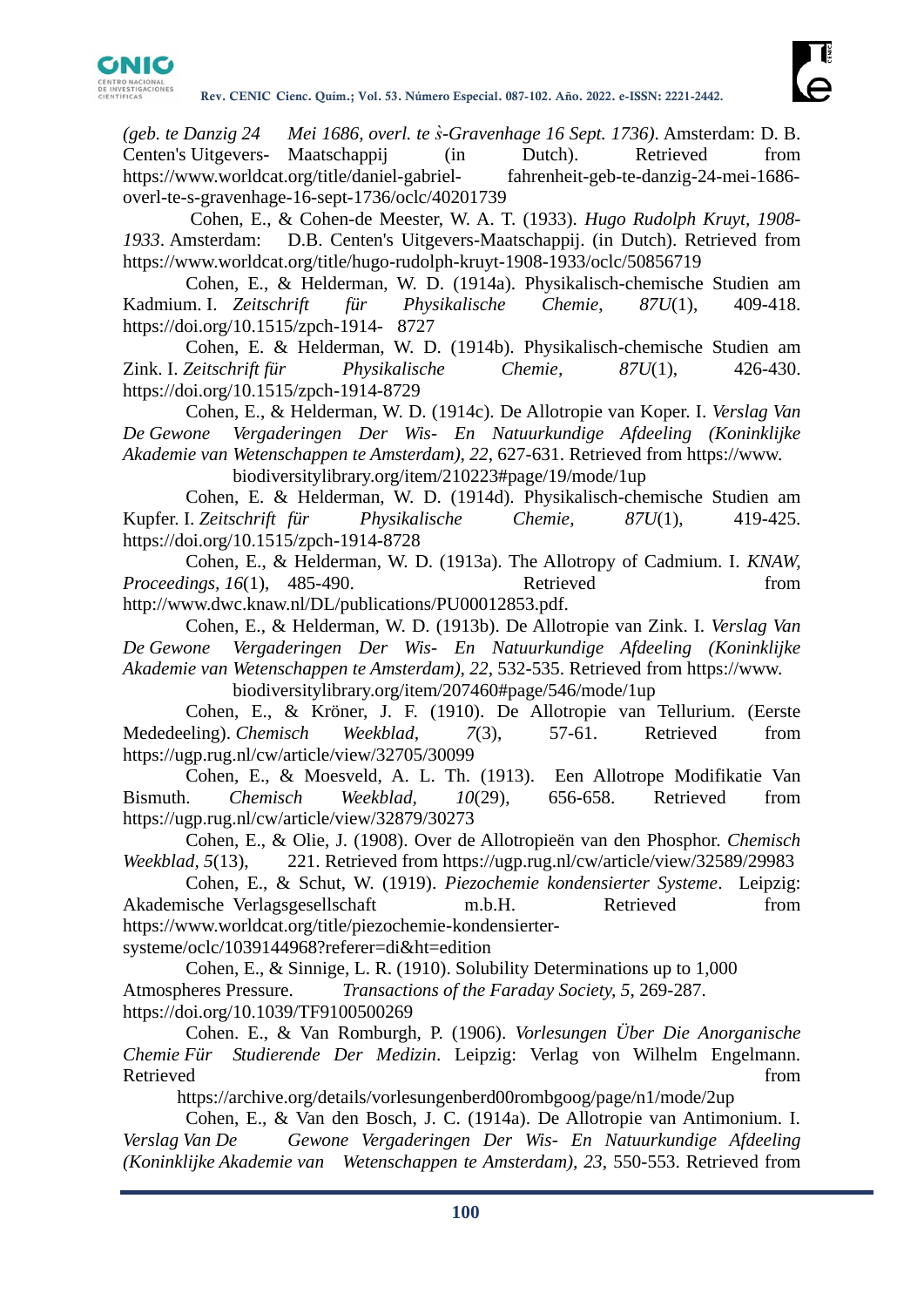

https://www.

#### biodiversitylibrary.org/item/206861#page/580/mode/1up

Cohen, E., & Van den Bosch, J. C. (1914b). Physikalisch-chemische Studien am Antimon. *Zeitschrift für Physikalische Chemie, vol. 89U*(1), 1914, 757-760. https://doi.org/10.1515/zpch-1914-8953

Cohen, E., & Van Eijk, C. (1899a). De Enantiotropie van het Tin. *Verslag Van De Gewone Vergaderingen Der Wis- En Natuurkundige Afdeeling (Koninklijke Akademie van Wetenschappen te Amsterdam), 8*, 36-40. Retrieved from https://www.

biodiversitylibrary.org/item/88401#page/44/mode/1up

Cohen, E., & Van Eijk, C. (1899b). De Enantiotropie van het Tin II. *Verslag Van* 

*De Gewone Vergaderingen Der Wis- En Natuurkundige Afdeeling (Koninklijke* 

*Akademie van Wetenschappen te Amsterdam), 8*, 102-106. Retrieved from https://www. biodiversitylibrary.org/item/88401#page/110/mode/1up

Cohen, E., & Wolff, S. (1915a). De Allotropie van Natrium. I. *Verslag Van De Gewone Vergaderingen Der Wis- En Natuurkundige Afdeeling (Koninklijke Akademie van Wetenschappen te Amsterdam), 23*, 1387-1405. Retrieved from https://www.

biodiversitylibrary.org/item/206867#page/543/mode/1up

Cohen, E., & Wolff, S. (1915b). De Allotropie van Kalium. I. *Verslag Van De Gewone Vergaderingen Der Wis- En Natuurkundige Afdeeling (Koninklijke Akademie van Wetenschappen te Amsterdam), 23*, 1100-1104. Retrieved from https://www. biodiversitylibrary.org/item/206867#page/242/mode/1up

De Meester, W. A.T., & Moesveld, A. L. Th. (1927). Bibliografie Ernst Cohen. *Chemisch Weekblad, 24*(40), 489-492. Retrieved from https://ugp.rug.nl/cw/article/view/33626/31021

Donnan, F. G. (1948). Ernst Julius Cohen. 1869-1944. *Notices of Fellows of the Royal Society, 5*(16), 666-687. Retrieved from http://www.jstor.org/stable/768764

Donnan, F. G. (1947). The Ernst Julius Cohen Memorial Lecture. *Journal of the Chemical Society (Resumed),* 1700-1706. https://doi.org/10.1039/JR9470001700

Donnan, F. G. (1927). Happy Days With Ernst Cohen. *Chemisch Weekblad, 24*(43), 530-531. Retrieved from https://ugp.rug.nl/cw/article/view/33629/31024

*Ernst Julius Cohen (1869-1944), professor of chemistry at Utrecht University*. (1902). Public Domain. Retrieved from https://commons.wikimedia.org/wiki/File:EJCohen.jpg

Helderman, W. D. (1918). De Electrochemische Onderzoekingen van Prof. Dr. Ernst Cohen. *Chemisch Weekblad, 15*(45), 1426-1437. Retrieved from https://ugp.rug.nl/cw/article/view/ 33125/30520

Jorissen. (1918). Cohen (Jacques). In P. C. Molhuysen & P. J. Blok (Eds.). *Nieuw Nederlandsch Biografisch Woordenboek. Vierde Deel* (p. 443). Leiden: A. W. Sijthoff's Uitgevers- Maatschappij. Retrieved from **Retrieved** from **from** http://resources.huygens.knaw.nl/retroboeken/nnbw/#source=4&page=0&accessor=access or\_index

Keyes, D. B. (1927). Physico-Chemical Metamorphosis, and Some Problems in Piezo-Chemistry (Cohen, Ernst). Journal of Chemical Education, 4(4), 548-549. https://doi.org/10.1021/ed004p548

Kruyt, H. R. (1950). Levensbericht van Ernest Julius Cohen (7 Maart 1869 - ? Maart 1944). *Jaarboek der Koninklijke Nederlandse Akademie van Wetenschappen 1949- 1950,* 265-274. Retrieved from

http://www.dwc.knaw.nl/DL/levensberichten/PE00001413.pdf